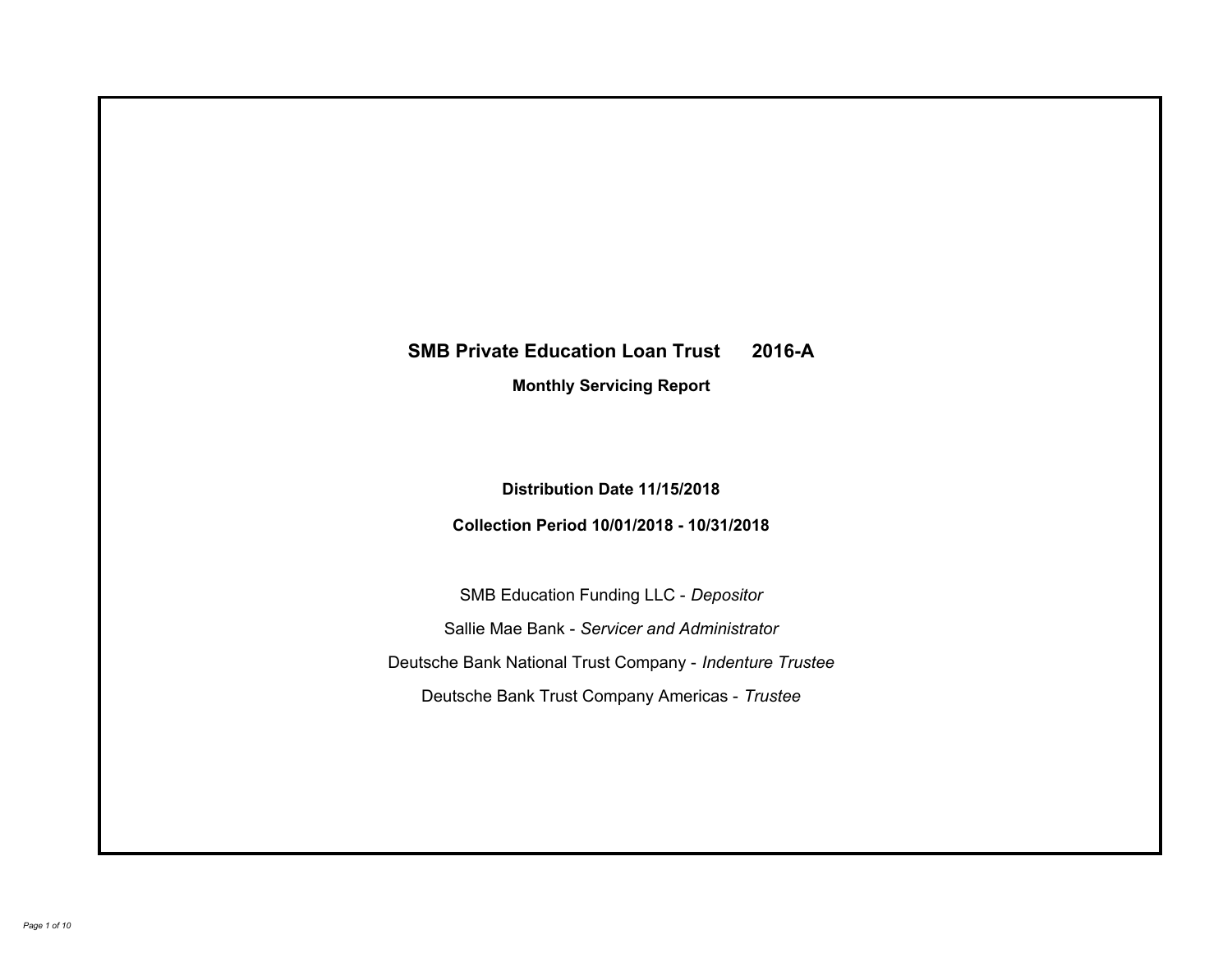| Α           | <b>Student Loan Portfolio Characteristics</b>                  | <b>Settlement Date</b><br>05/26/2016 | 09/30/2018           | 10/31/2018           |
|-------------|----------------------------------------------------------------|--------------------------------------|----------------------|----------------------|
|             | <b>Principal Balance</b>                                       | \$585,861,635.84                     | \$442,708,922.85     | \$435,848,664.75     |
|             | Interest to be Capitalized Balance                             | 32,367,510.93                        | 29,420,636.55        | 29,606,903.65        |
|             | Pool Balance                                                   | \$618,229,146.77                     | \$472,129,559.40     | \$465,455,568.40     |
|             | Weighted Average Coupon (WAC)                                  |                                      |                      |                      |
|             | WAC1 (Contractual Interest Rate on the Loan)                   | 8.26%                                | 9.41%                | 9.50%                |
|             | WAC2 (Average of Applicable Interest Rate)                     | 8.23%                                | 9.33%                | 9.42%                |
|             | WAC3 (Average of Actual Interest Rate)                         | 8.16%                                | 9.25%                | 9.34%                |
|             | Weighted Average Remaining Term                                | 134.18                               | 126.40               | 126.27               |
|             | Number of Loans                                                | 53,959                               | 41,368               | 40,869               |
|             | Number of Borrowers                                            | 52,283                               | 39,860               | 39,379               |
|             | Pool Factor<br>Since Issued Total Constant Prepayment Rate (1) |                                      | 0.763680525<br>9.12% | 0.752885190<br>9.18% |
|             |                                                                |                                      |                      |                      |
| B           | <b>Debt Securities</b><br>Cusip/Isin                           | 10/15/2018                           |                      | 11/15/2018           |
|             | A <sub>2</sub> A<br>78449FAB7                                  | \$179,278,983.75                     |                      | \$174,004,772.01     |
|             | A2B<br>78449FAC5                                               | \$110,199,008.36                     |                      | \$106,957,061.70     |
|             | 78449FAD3<br>B                                                 | \$50,000,000.00                      |                      | \$50,000,000.00      |
|             |                                                                |                                      |                      |                      |
| $\mathbf C$ | <b>Certificates</b><br><b>Cusip/Isin</b>                       | 10/15/2018                           |                      | 11/15/2018           |
|             | 78449F101<br>Residual                                          | \$100,000.00                         |                      | \$100,000.00         |
|             |                                                                |                                      |                      |                      |
| D           | <b>Account Balances</b>                                        | 10/15/2018                           |                      | 11/15/2018           |
|             | Reserve Account Balance                                        | \$1,557,854.00                       |                      | \$1,557,854.00       |
|             |                                                                |                                      |                      |                      |
| E           | <b>Asset / Liability</b>                                       | 10/15/2018                           |                      | 11/15/2018           |
|             | Overcollateralization Percentage                               | 28.10%                               |                      | 28.90%               |
|             | Specified Overcollateralization Amount                         | \$141,638,867.82                     |                      | \$139,636,670.52     |
|             | Actual Overcollateralization Amount                            | \$132,651,567.29                     |                      | \$134,493,734.69     |

(1) For additional information, see 'Since Issued CPR Methodology' found on page 11 of this report.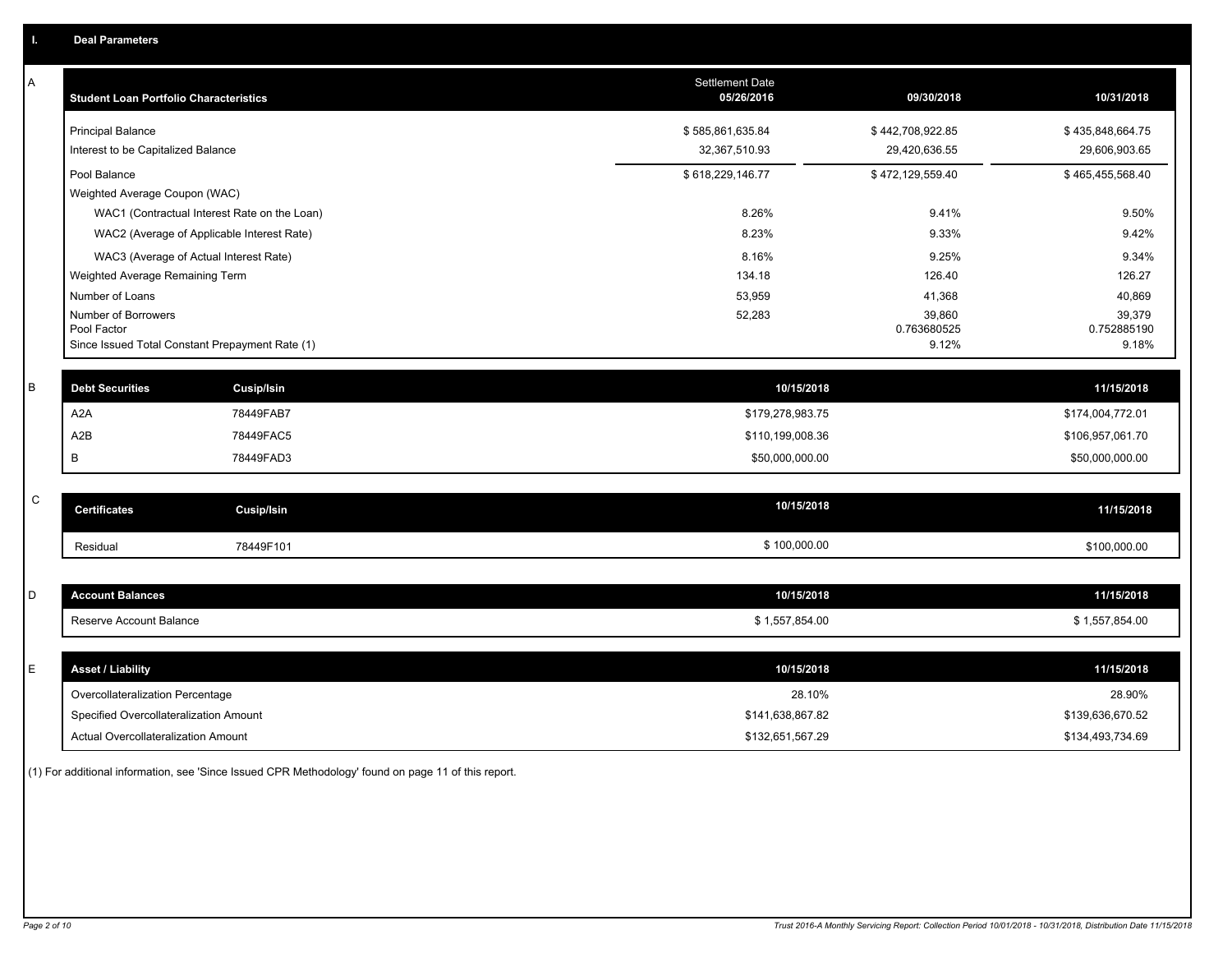# **II. 2016-A Trust Activity 10/01/2018 through 10/31/2018**

| Α | <b>Student Loan Principal Receipts</b>                           |                |  |
|---|------------------------------------------------------------------|----------------|--|
|   | <b>Borrower Principal</b>                                        | 7,322,238.50   |  |
|   | <b>Consolidation Activity Principal</b>                          | 0.00           |  |
|   | Seller Principal Reimbursement                                   | 0.00           |  |
|   | Servicer Principal Reimbursement                                 | 0.00           |  |
|   | Delinquent Principal Purchases by Servicer                       | 0.00           |  |
|   | <b>Other Principal Deposits</b>                                  | 19,387.96      |  |
|   | <b>Total Principal Receipts</b>                                  | \$7,341,626.46 |  |
| В | <b>Student Loan Interest Receipts</b>                            |                |  |
|   | Borrower Interest                                                | 2,372,101.09   |  |
|   | <b>Consolidation Activity Interest</b>                           | 0.00           |  |
|   | Seller Interest Reimbursement                                    | 0.00           |  |
|   | Servicer Interest Reimbursement                                  | 0.00           |  |
|   | Delinquent Interest Purchases by Servicer                        | 0.00           |  |
|   | Other Interest Deposits                                          | 47.93          |  |
|   | <b>Total Interest Receipts</b>                                   | \$2,372,149.02 |  |
| С | <b>Recoveries on Realized Losses</b>                             | \$56,633.88    |  |
| D | <b>Investment Income</b>                                         | \$17,665.63    |  |
| Е | <b>Funds Borrowed from Next Collection Period</b>                | \$0.00         |  |
| F | <b>Funds Repaid from Prior Collection Period</b>                 | \$0.00         |  |
| G | Loan Sale or Purchase Proceeds                                   | \$0.00         |  |
| н | Initial Deposits to Distribution Account                         | \$0.00         |  |
|   | <b>Excess Transferred from Other Accounts</b>                    | \$0.00         |  |
| J | <b>Borrower Benefit Reimbursements</b>                           | \$0.00         |  |
| Κ | <b>Other Deposits</b>                                            | \$0.00         |  |
| L | <b>Other Fees Collected</b>                                      | \$0.00         |  |
| М | <b>AVAILABLE FUNDS</b>                                           | \$9,788,074.99 |  |
| N | Non-Cash Principal Activity During Collection Period             | \$481,368.36   |  |
| O | Aggregate Purchased Amounts by the Depositor, Servicer or Seller | \$19,435.89    |  |
| P | Aggregate Loan Substitutions                                     | \$0.00         |  |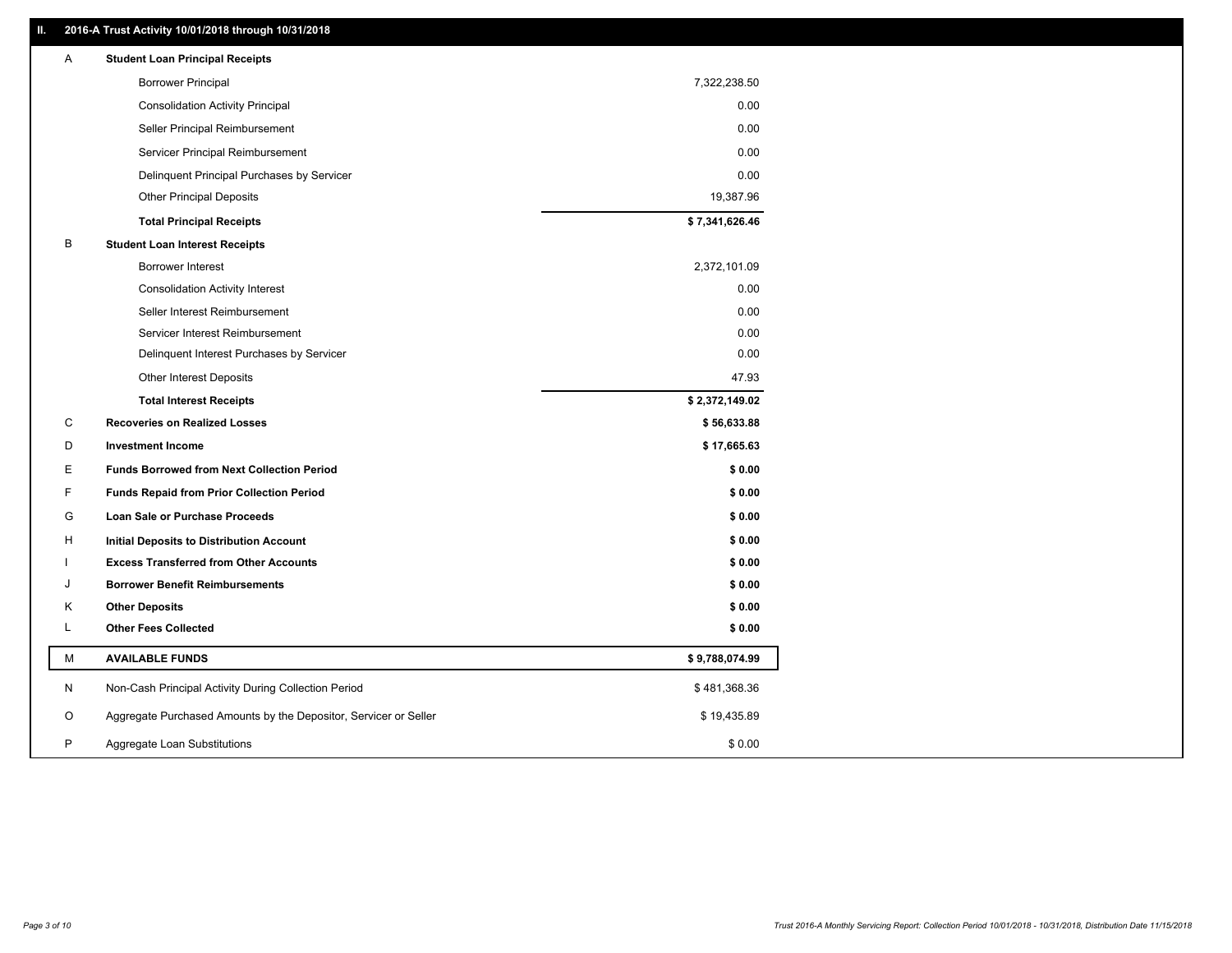|                   |                       |                          |         |                                                           | <b>Loans by Repayment Status</b> |                            |                          |         |                                                                  |                |                            |
|-------------------|-----------------------|--------------------------|---------|-----------------------------------------------------------|----------------------------------|----------------------------|--------------------------|---------|------------------------------------------------------------------|----------------|----------------------------|
|                   |                       |                          |         | 10/31/2018                                                |                                  |                            |                          |         | 09/30/2018                                                       |                |                            |
|                   |                       | <b>Wtd Avg</b><br>Coupon | # Loans | Principal and<br><b>Interest Accrued</b><br>to Capitalize | % of Principal                   | % of Loans in<br>Repay (1) | <b>Wtd Avg</b><br>Coupon | # Loans | <b>Principal and</b><br><b>Interest Accrued</b><br>to Capitalize | % of Principal | % of Loans in<br>Repay (1) |
| INTERIM:          | IN SCHOOL             | 10.54%                   | 3,059   | \$43,954,634.76                                           | 9.443%                           | $-$ %                      | 10.45%                   | 3,123   | \$44,362,754.29                                                  | 9.396%         | $-$ %                      |
|                   | GRACE                 | 10.25%                   | 2,040   | \$30,169,551.54                                           | 6.482%                           | $-$ %                      | 10.14%                   | 2,041   | \$30,497,229.36                                                  | 6.460%         | $-$ %                      |
|                   | <b>DEFERMENT</b>      | 10.36%                   | 2,088   | \$24,797,960.07                                           | 5.328%                           | $-$ %                      | 10.30%                   | 2,058   | \$24,874,629.47                                                  | 5.269%         | $-$ %                      |
| <b>REPAYMENT:</b> | <b>CURRENT</b>        | 9.04%                    | 31,683  | \$340,426,214.58                                          | 73.138%                          | 92.877%                    | 8.94%                    | 31,991  | \$344,784,912.16                                                 | 73.028%        | 92.586%                    |
|                   | 31-60 DAYS DELINQUENT | 9.27%                    | 481     | \$6,184,612.64                                            | 1.329%                           | 1.687%                     | 9.27%                    | 522     | \$6,570,111.48                                                   | 1.392%         | 1.764%                     |
|                   | 61-90 DAYS DELINQUENT | 8.98%                    | 234     | \$3,067,960.54                                            | 0.659%                           | 0.837%                     | 8.31%                    | 233     | \$3,014,999.74                                                   | 0.639%         | 0.810%                     |
|                   | > 90 DAYS DELINQUENT  | 8.90%                    | 130     | \$1,684,477.00                                            | 0.362%                           | 0.460%                     | 10.68%                   | 106     | \$1,267,324.93                                                   | 0.268%         | 0.340%                     |
|                   | FORBEARANCE           | 9.34%                    | 1,154   | \$15,170,157.27                                           | 3.259%                           | 4.139%                     | 9.35%                    | 1,294   | \$16,757,597.97                                                  | 3.549%         | 4.500%                     |
| <b>TOTAL</b>      |                       |                          | 40,869  | \$465,455,568.40                                          | 100.00%                          | 100.00%                    |                          | 41,368  | \$472,129,559.40                                                 | 100.00%        | 100.00%                    |

Percentages may not total 100% due to rounding \*

1 Loans classified in "Repayment" include any loan for which interim interest only, \$25 fixed payments or full principal and interest payments are due.

|                         |                                                                                                                                                                                |                          |         |                                                           | <b>Loans by Borrower Status</b> |                                |                   |         |                                                                  |                |                                |
|-------------------------|--------------------------------------------------------------------------------------------------------------------------------------------------------------------------------|--------------------------|---------|-----------------------------------------------------------|---------------------------------|--------------------------------|-------------------|---------|------------------------------------------------------------------|----------------|--------------------------------|
|                         |                                                                                                                                                                                |                          |         | 10/31/2018                                                |                                 |                                |                   |         | 09/30/2018                                                       |                |                                |
|                         |                                                                                                                                                                                | <b>Wtd Avg</b><br>Coupon | # Loans | Principal and<br><b>Interest Accrued</b><br>to Capitalize | % of Principal                  | % of Loans in<br>P&I Repay (2) | Wtd Avg<br>Coupon | # Loans | <b>Principal and</b><br><b>Interest Accrued</b><br>to Capitalize | % of Principal | % of Loans in<br>P&I Repay (2) |
| INTERIM:                | IN SCHOOL                                                                                                                                                                      | 10.06%                   | 6,464   | \$91,978,763.35                                           | 19.761%                         | $-$ %                          | 9.95%             | 6,559   | \$92,717,879.18                                                  | 19.638%        | $-$ %                          |
|                         | GRACE                                                                                                                                                                          | 9.81%                    | 4,185   | \$60,890,726.27                                           | 13.082%                         | $-$ %                          | 9.72%             | 4,222   | \$61,889,124.10                                                  | 13.109%        | $-$ %                          |
|                         | <b>DEFERMENT</b>                                                                                                                                                               | 9.90%                    | 3,957   | \$46,745,519.00                                           | 10.043%                         | $-$ %                          | 9.84%             | 3,850   | \$45,998,878.05                                                  | 9.743%         | $-$ %                          |
| P&I REPAYMENT:          | <b>CURRENT</b>                                                                                                                                                                 | 8.85%                    | 24,305  | \$240,272,664.37                                          | 51.621%                         | 90.382%                        | 8.75%             | 24,624  | \$244,399,767.92                                                 | 51.765%        | 90.010%                        |
|                         | 31-60 DAYS DELINQUENT                                                                                                                                                          | 9.18%                    | 451     | \$5,793,487.22                                            | 1.245%                          | 2.179%                         | 9.23%             | 490     | \$6,203,966.23                                                   | 1.314%         | 2.285%                         |
|                         | 61-90 DAYS DELINQUENT                                                                                                                                                          | 8.91%                    | 226     | \$2,941,734.55                                            | 0.632%                          | 1.107%                         | 8.22%             | 227     | \$2,918,279.40                                                   | 0.618%         | 1.075%                         |
|                         | > 90 DAYS DELINQUENT                                                                                                                                                           | 8.90%                    | 127     | \$1,662,516.37                                            | 0.357%                          | 0.625%                         | 10.73%            | 101     | \$1,229,594.37                                                   | 0.260%         | 0.453%                         |
|                         | FORBEARANCE                                                                                                                                                                    | 9.34%                    | 1,154   | \$15,170,157.27                                           | 3.259%                          | 5.706%                         | 9.35%             | 1,295   | \$16,772,070.15                                                  | 3.552%         | 6.177%                         |
| <b>TOTAL</b><br>$\star$ | Percentages may not total 100% due to rounding<br>2 Loans classified in "P&I Repayment" includes only those loans for which scheduled principal and interest payments are due. |                          | 40,869  | \$465,455,568.40                                          | 100.00%                         | 100.00%                        |                   | 41,368  | \$472,129,559.40                                                 | 100.00%        | 100.00%                        |

WAC reflects WAC3 To conform with company standard reporting these sections now include Princial and Interest Accrued to Capitalize.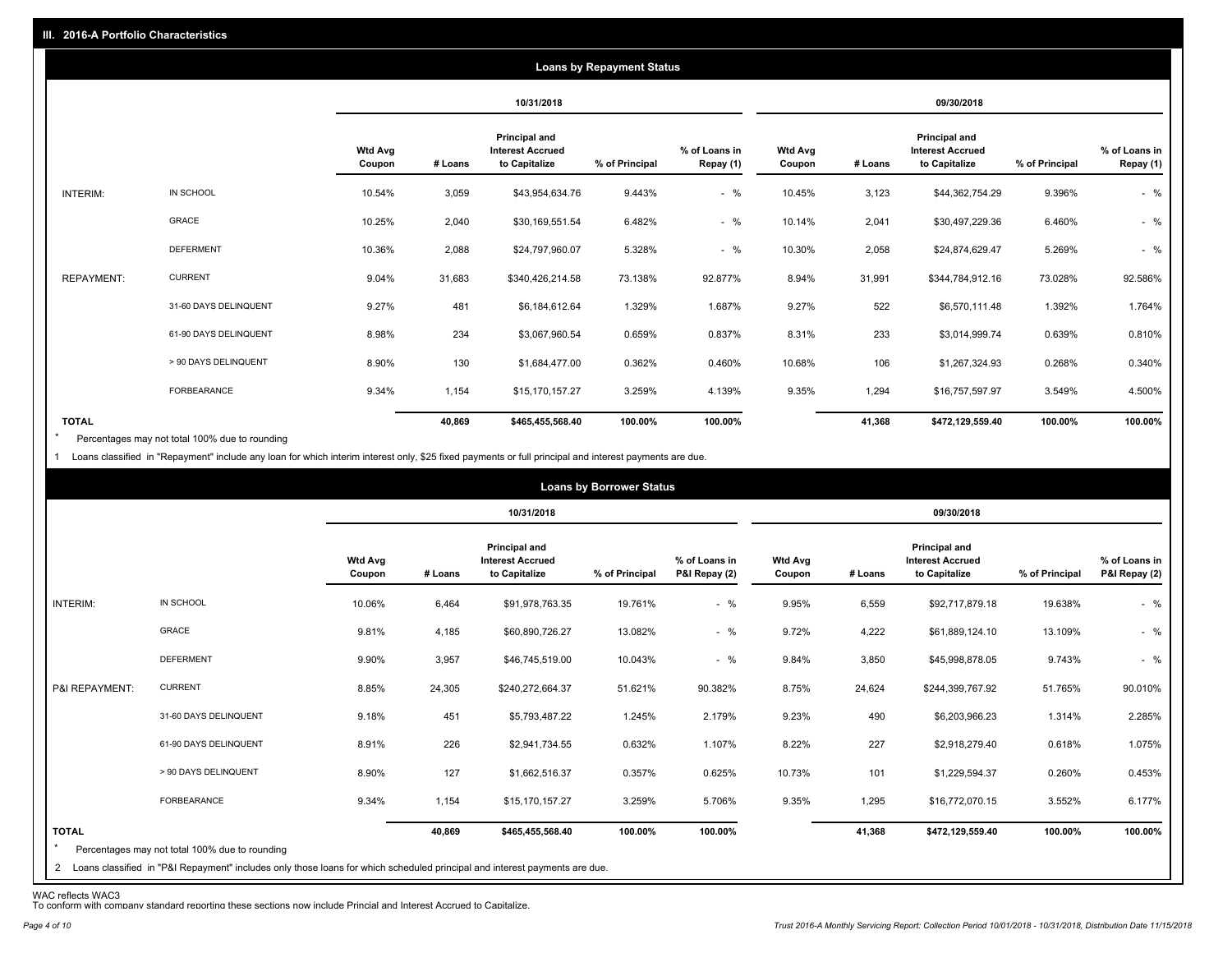|                                                                                                  | 10/31/2018       | 9/30/2018        |  |
|--------------------------------------------------------------------------------------------------|------------------|------------------|--|
| Pool Balance                                                                                     | \$465,455,568.40 | \$472,129,559.40 |  |
| Total # Loans                                                                                    | 40,869           | 41,368           |  |
| Total # Borrowers                                                                                | 39,379           | 39,860           |  |
| Weighted Average Coupon                                                                          | 9.42%            | 9.33%            |  |
| Weighted Average Remaining Term                                                                  | 126.27           | 126.40           |  |
| Percent of Pool - Cosigned                                                                       | 92.7%            | 92.7%            |  |
| Percent of Pool - Non Cosigned                                                                   | 7.3%             | 7.3%             |  |
| Borrower Interest Accrued for Period                                                             | \$3,422,707.07   | \$3,328,429.02   |  |
| <b>Outstanding Borrower Interest Accrued</b>                                                     | \$32,194,537.47  | \$32,025,510.43  |  |
| Gross Principal Realized Loss - Periodic *                                                       | \$364,070.14     | \$327,644.22     |  |
| Gross Principal Realized Loss - Cumulative *                                                     | \$12,398,022.19  | \$12,033,952.05  |  |
| Recoveries on Realized Losses - Periodic                                                         | \$56,633.88      | \$77,981.38      |  |
| Recoveries on Realized Losses - Cumulative                                                       | \$1,698,366.82   | \$1,641,732.94   |  |
| Net Losses - Periodic                                                                            | \$307,436.26     | \$249,662.84     |  |
| Net Losses - Cumulative                                                                          | \$10,699,655.37  | \$10,392,219.11  |  |
| Non-Cash Principal Activity - Capitalized Interest                                               | \$845,329.10     | \$645,364.48     |  |
| Since Issued Total Constant Prepayment Rate (CPR) (1)                                            | 9.18%            | 9.12%            |  |
| <b>Loan Substitutions</b>                                                                        | \$0.00           | \$0.00           |  |
| <b>Cumulative Loan Substitutions</b>                                                             | \$0.00           | \$0.00           |  |
| <b>Unpaid Servicing Fees</b>                                                                     | \$0.00           | \$0.00           |  |
| <b>Unpaid Administration Fees</b>                                                                | \$0.00           | \$0.00           |  |
| <b>Unpaid Carryover Servicing Fees</b>                                                           | \$0.00           | \$0.00           |  |
| Note Interest Shortfall                                                                          | \$0.00           | \$0.00           |  |
| Loans in Modification                                                                            | \$23,678,887.07  | \$23,666,171.42  |  |
| % of Loans in Modification as a % of Loans in Repayment (P&I)                                    | 9.45%            | 9.29%            |  |
|                                                                                                  |                  |                  |  |
| % Annualized Gross Principal Realized Loss - Periodic as a %<br>of Loans in Repayment (P&I) * 12 | 1.74%            | 1.54%            |  |
| % Gross Principal Realized Loss - Cumulative as a % of<br>Original Pool Balance                  | 2.01%            | 1.95%            |  |

\* In accordance with the Servicer's current policies and procedures, after September 1, 2017 loans subject to bankruptcy claims generally will not be reported as a charged-off unless and until they are delinquent for 120 d

(1) For additional information, see 'Since Issued CPR Methodology' found on page 11 of this report.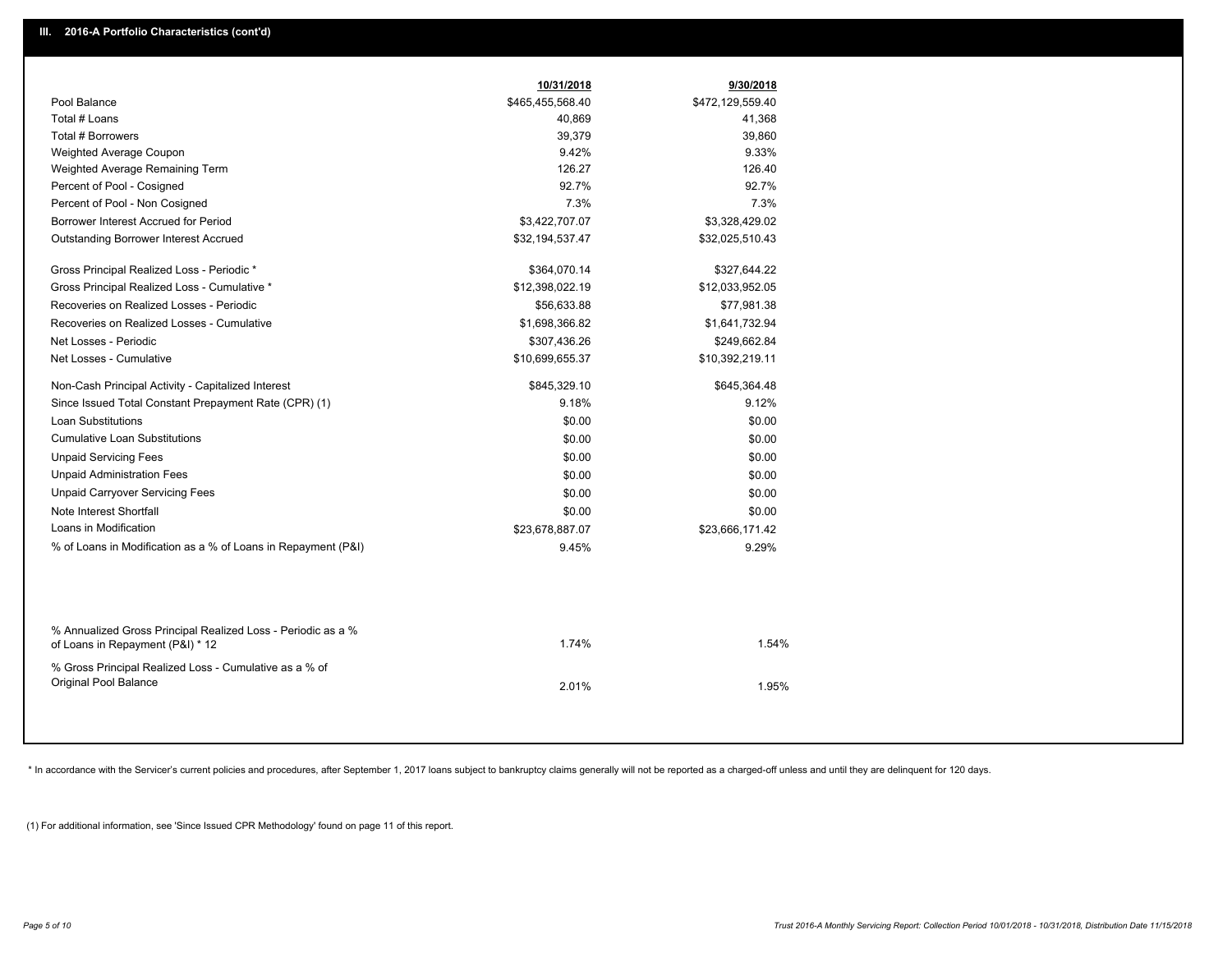#### **Loan Program**  A

|                                    | Weighted<br><b>Average Coupon</b> | # LOANS | <b>\$ AMOUNT</b> | % *       |
|------------------------------------|-----------------------------------|---------|------------------|-----------|
| - Smart Option Interest-Only Loans | 8.43%                             | 9,269   | \$81,351,620.68  | 17.478%   |
| - Smart Option Fixed Pay Loans     | 9.35%                             | 11.075  | \$148,682,230.86 | 31.943%   |
| - Smart Option Deferred Loans      | 9.65%                             | 20.525  | \$235,421,716.86 | 50.579%   |
| - Other Loan Programs              | $0.00\%$                          | 0       | \$0.00           | $0.000\%$ |
| <b>Total</b>                       | 9.34%                             | 40,869  | \$465,455,568.40 | 100.000%  |

\* Percentages may not total 100% due to rounding

B

C

**Index Type**

|                       | Weighted<br><b>Average Coupon</b> | # LOANS | <b>\$ AMOUNT</b> | % *      |
|-----------------------|-----------------------------------|---------|------------------|----------|
| - Fixed Rate Loans    | 7.98%                             | 8,268   | \$104,638,089.88 | 22.481%  |
| - LIBOR Indexed Loans | 9.74%                             | 32,601  | \$360,817,478.52 | 77.519%  |
| - Other Index Rates   | $0.00\%$                          |         | \$0.00           | 0.000%   |
| Total                 | 9.34%                             | 40,869  | \$465,455,568.40 | 100.000% |

\* Percentages may not total 100% due to rounding

# **Weighted Average Recent FICO**

| $0 - 639$<br>640 - 669<br>670 - 699 | 3,131<br>2,440<br>4,407 | \$33,190,215.54<br>\$25,706,158.39 | 7.131%<br>5.523% |
|-------------------------------------|-------------------------|------------------------------------|------------------|
|                                     |                         |                                    |                  |
|                                     |                         |                                    |                  |
|                                     |                         | \$50,483,878.02                    | 10.846%          |
| 700 - 739                           | 9,043                   | \$106,035,968.91                   | 22.781%          |
| $740 +$                             | 21,843                  | \$250,019,134.63                   | 53.715%          |
| N/A <sup>(1)</sup>                  | 5                       | \$20,212.91                        | $0.004\%$        |
| <b>Total</b>                        | 40,869                  | \$465,455,568.40                   | 100.000%         |

WAC reflects WAC3

To conform with company standard reporting these sections now include Princial and Interest Accrued to Capitalize.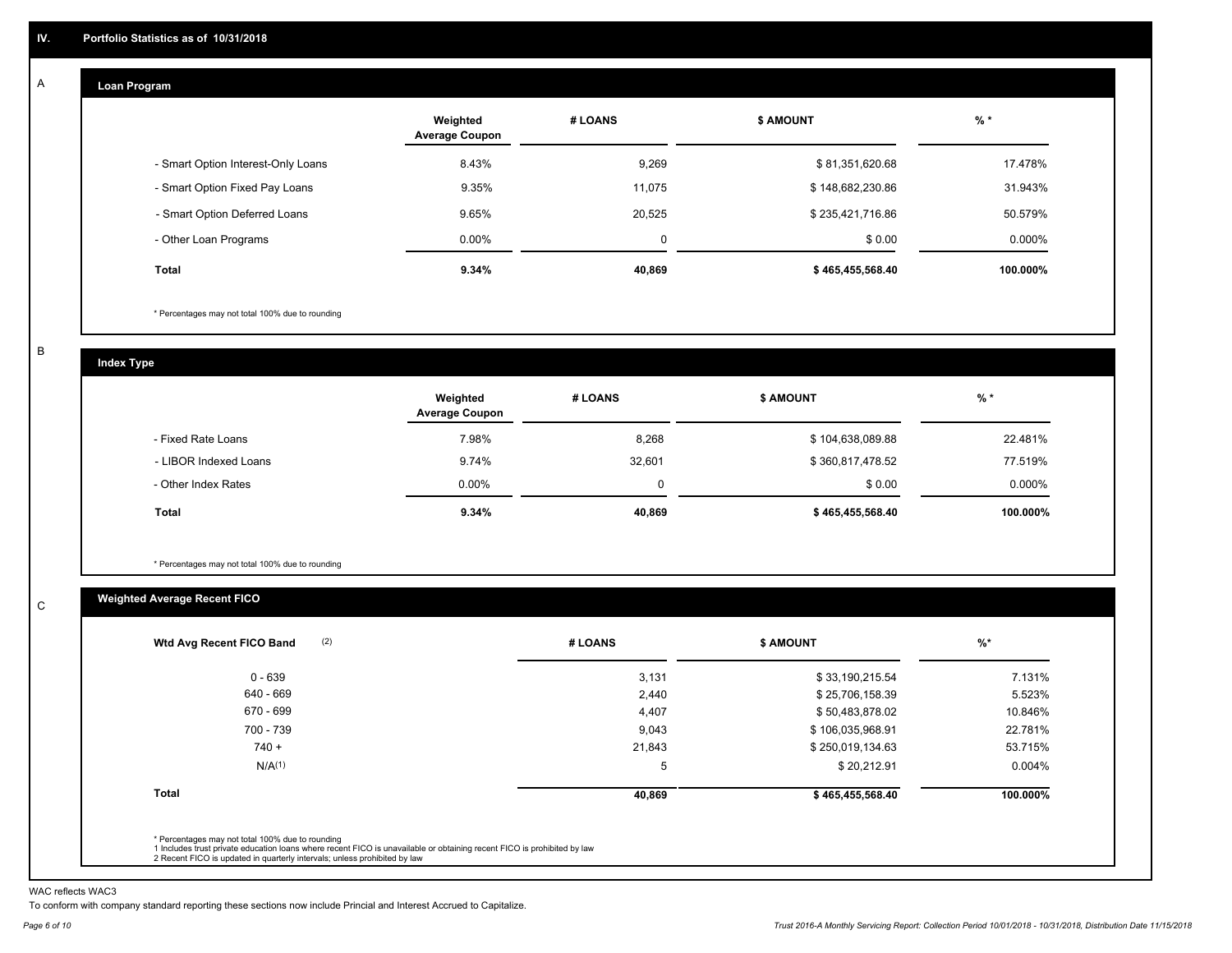| V. | 2016-A Reserve Account, Principal Distribution, and R-2 Certificate Calculations     |                  |  |
|----|--------------------------------------------------------------------------------------|------------------|--|
| А. | <b>Reserve Account</b>                                                               |                  |  |
|    | Specified Reserve Account Balance                                                    | \$1,557,854.00   |  |
|    | Actual Reserve Account Balance                                                       | \$1,557,854.00   |  |
| В. | <b>Principal Distribution Amount</b>                                                 |                  |  |
|    | i.<br>Class A Notes Outstanding                                                      | \$289,477,992.11 |  |
|    | Pool Balance<br>ii.                                                                  | \$465,455,568.40 |  |
|    | First Priority Principal Distribution Amount (i - ii)<br>iii.                        | \$0.00           |  |
|    | Class A and B Notes Outstanding<br>iv.                                               | \$339,477,992.11 |  |
|    | First Priority Principal Distribution Amount<br>۷.                                   | \$0.00           |  |
|    | Pool Balance<br>vi.                                                                  | \$465,455,568.40 |  |
|    | Specified Overcollateralization Amount<br>vii.                                       | \$139,636,670.52 |  |
|    | Regular Principal Distribution Amount (if (iv > 0, (iv - v) - (vi - vii))<br>viii.   | \$13,659,094.23  |  |
|    | Pool Balance<br>ix.                                                                  | \$465,455,568.40 |  |
|    | 10% of Initial Pool Balance<br>Х.                                                    | \$61,822,914.68  |  |
|    | First Priority Principal Distribution Amount<br>xi.                                  | \$0.00           |  |
|    | Regular Principal Distribution Amount<br>xii.                                        | \$13,659,094.23  |  |
|    | Available Funds (after payment of waterfall items A through I)<br>xiii.              | \$0.00           |  |
|    | xiv. Additional Principal Distribution Amount (if(vi <= x,min(xiii, vi - xi - xii))) | \$0.00           |  |
| C. | R-2 Certificate                                                                      |                  |  |
|    | <b>Previous Notional Balance</b>                                                     | \$37,490,591.00  |  |
|    | Shortfall of Principal                                                               | \$0.00           |  |
|    | Shortfall of Interest                                                                | \$0.00           |  |
|    | <b>Current Notional Balance</b>                                                      | \$37,490,591.00  |  |
|    | Excess Distribution Allocated (1)                                                    | \$0.00           |  |
|    |                                                                                      |                  |  |
|    |                                                                                      |                  |  |

1. Until the notional amount of the R-2 Certificate is reduced to zero and if there is excess cash through the distribution available it will be distributed to the R-2 Certificate, otherwise the amount will be zero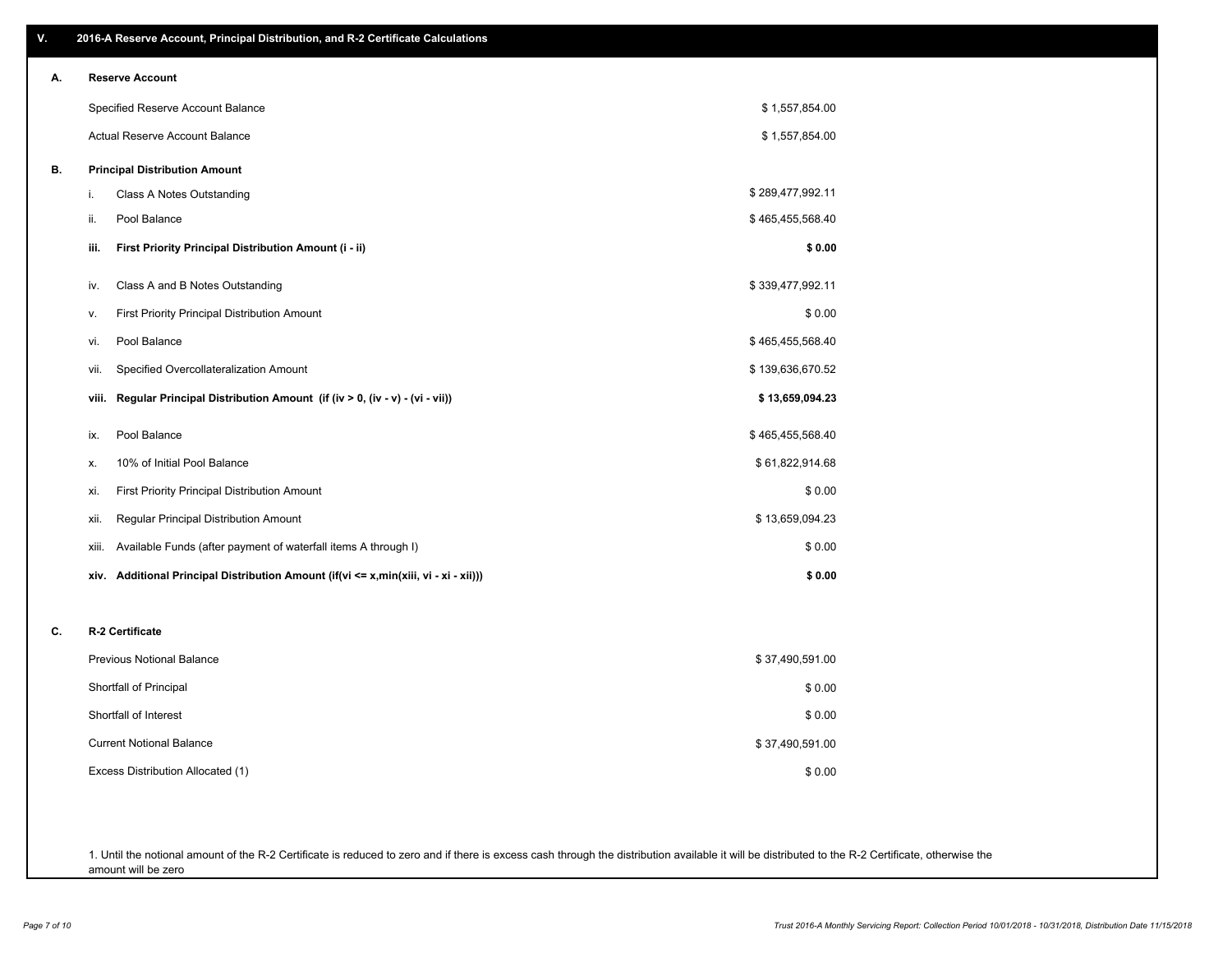|                                            |                                                         | Paid           | <b>Funds Balance</b> |
|--------------------------------------------|---------------------------------------------------------|----------------|----------------------|
| <b>Total Available Funds</b>               |                                                         |                | \$9,788,074.99       |
| <b>Trustee Fees</b><br>A                   |                                                         | \$0.00         | \$9,788,074.99       |
| <b>Servicing Fees</b><br>В                 |                                                         | \$295,771.52   | \$9,492,303.47       |
| C<br>i. Administration Fees                |                                                         | \$8,333.00     | \$9,483,970.47       |
|                                            | ii. Unreimbursed Administrator Advances plus any Unpaid | \$0.00         | \$9,483,970.47       |
| D                                          | Class A Noteholders Interest Distribution Amount        | \$762,028.04   | \$8,721,942.43       |
| Е                                          | <b>First Priority Principal Payment</b>                 | \$0.00         | \$8,721,942.43       |
| F.                                         | Class B Noteholders Interest Distribution Amount        | \$205,784.03   | \$8,516,158.40       |
| G                                          | Reinstatement Reserve Account                           | \$0.00         | \$8,516,158.40       |
| H<br><b>Regular Principal Distribution</b> |                                                         | \$8,516,158.40 | \$0.00               |
| <b>Carryover Servicing Fees</b>            |                                                         | \$0.00         | \$0.00               |
| J                                          | Additional Principal Distribution Amount                | \$0.00         | \$0.00               |
| K<br>Unpaid Expenses of Trustee            |                                                         | \$0.00         | \$0.00               |
| L                                          | Unpaid Expenses of Administrator                        | \$0.00         | \$0.00               |
| M                                          | i. Remaining Funds to the R-1 Certificateholder(s)      | \$0.00         | \$0.00               |
|                                            | ii. Remaining Funds to the R-2 Certificateholder(s)     | \$0.00         | \$0.00               |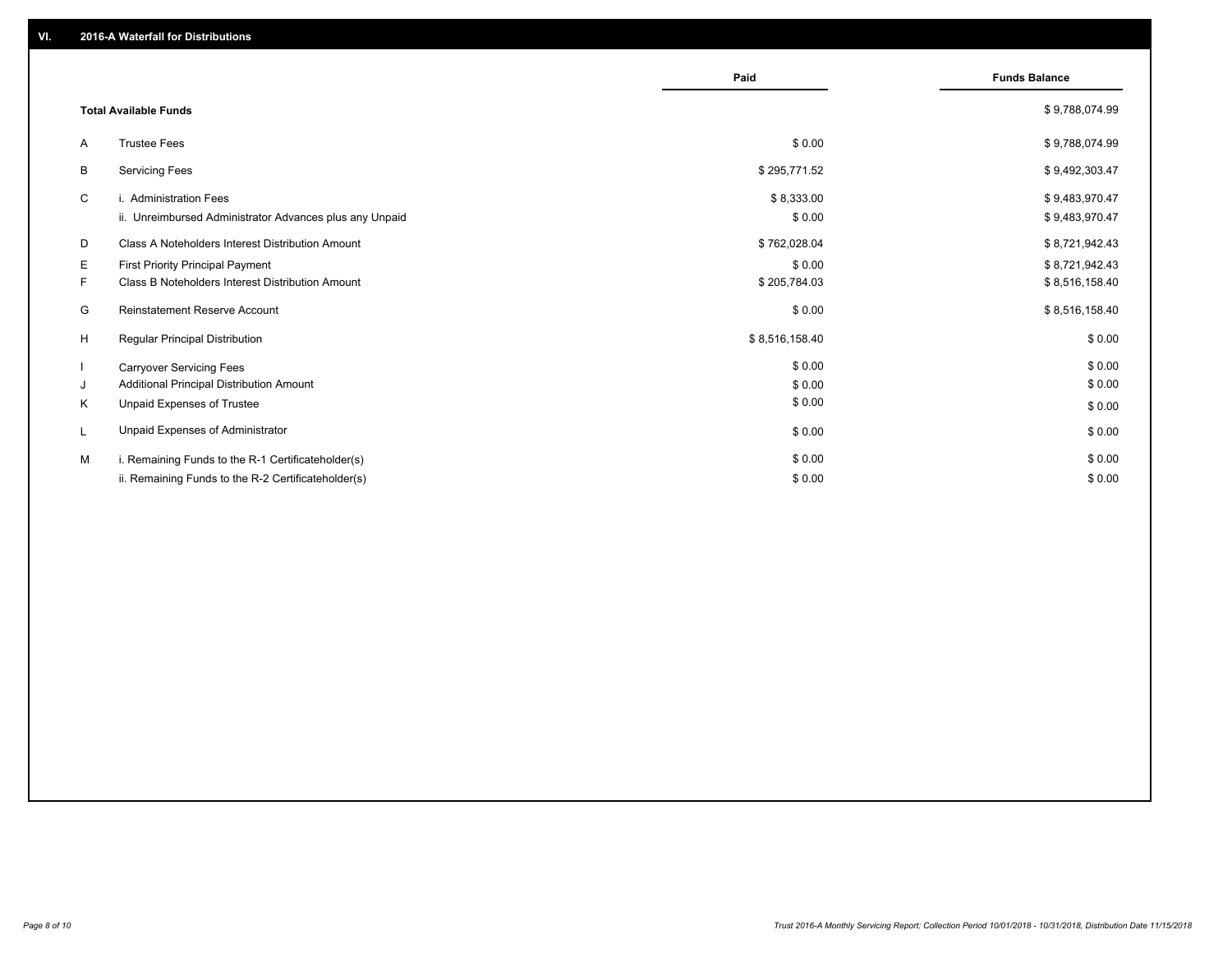| <b>Distribution Amounts</b>                                |                         |                         |                         |
|------------------------------------------------------------|-------------------------|-------------------------|-------------------------|
|                                                            | A <sub>2</sub> A        | A <sub>2</sub> B        | В                       |
| Cusip/Isin                                                 | 78449FAB7               | 78449FAC5               | 78449FAD3               |
| <b>Beginning Balance</b>                                   | \$179,278,983.75        | \$110,199,008.36        | \$50,000,000.00         |
| Index                                                      | <b>FIXED</b>            | <b>LIBOR</b>            | <b>LIBOR</b>            |
| Spread/Fixed Rate                                          | 2.70%                   | 1.50%                   | 2.50%                   |
| Record Date (Days Prior to Distribution)                   | 1 NEW YORK BUSINESS DAY | 1 NEW YORK BUSINESS DAY | 1 NEW YORK BUSINESS DAY |
| <b>Accrual Period Begin</b>                                | 10/15/2018              | 10/15/2018              | 10/15/2018              |
| <b>Accrual Period End</b>                                  | 11/15/2018              | 11/15/2018              | 11/15/2018              |
| Daycount Fraction                                          | 0.08333333              | 0.08611111              | 0.08611111              |
| Interest Rate*                                             | 2.70000%                | 3.77950%                | 4.77950%                |
| <b>Accrued Interest Factor</b>                             | 0.002250000             | 0.003254569             | 0.004115681             |
| <b>Current Interest Due</b>                                | \$403,377.71            | \$358,650.33            | \$205,784.03            |
| Interest Shortfall from Prior Period Plus Accrued Interest | $\mathsf{\$}$ -         | $\mathsf{\$}$ -         | $$ -$                   |
| <b>Total Interest Due</b>                                  | \$403,377.71            | \$358,650.33            | \$205,784.03            |
| <b>Interest Paid</b>                                       | \$403,377.71            | \$358,650.33            | \$205,784.03            |
| <b>Interest Shortfall</b>                                  | $\mathsf{\$}$ -         | $\mathsf{\$}$ -         | $$ -$                   |
| <b>Principal Paid</b>                                      | \$5,274,211.74          | \$3,241,946.66          | $$ -$                   |
| <b>Ending Principal Balance</b>                            | \$174,004,772.01        | \$106,957,061.70        | \$50,000,000.00         |
| Paydown Factor                                             | 0.024193632             | 0.024193632             | 0.000000000             |
| <b>Ending Balance Factor</b>                               | 0.798187028             | 0.798187028             | 1.000000000             |

\* Pay rates for Current Distribution. For the interest rates applicable to the next distribution date, please see https://www.salliemae.com/about/investors/data/SMBabrate.txt.

**VII. 2016-A Distributions**